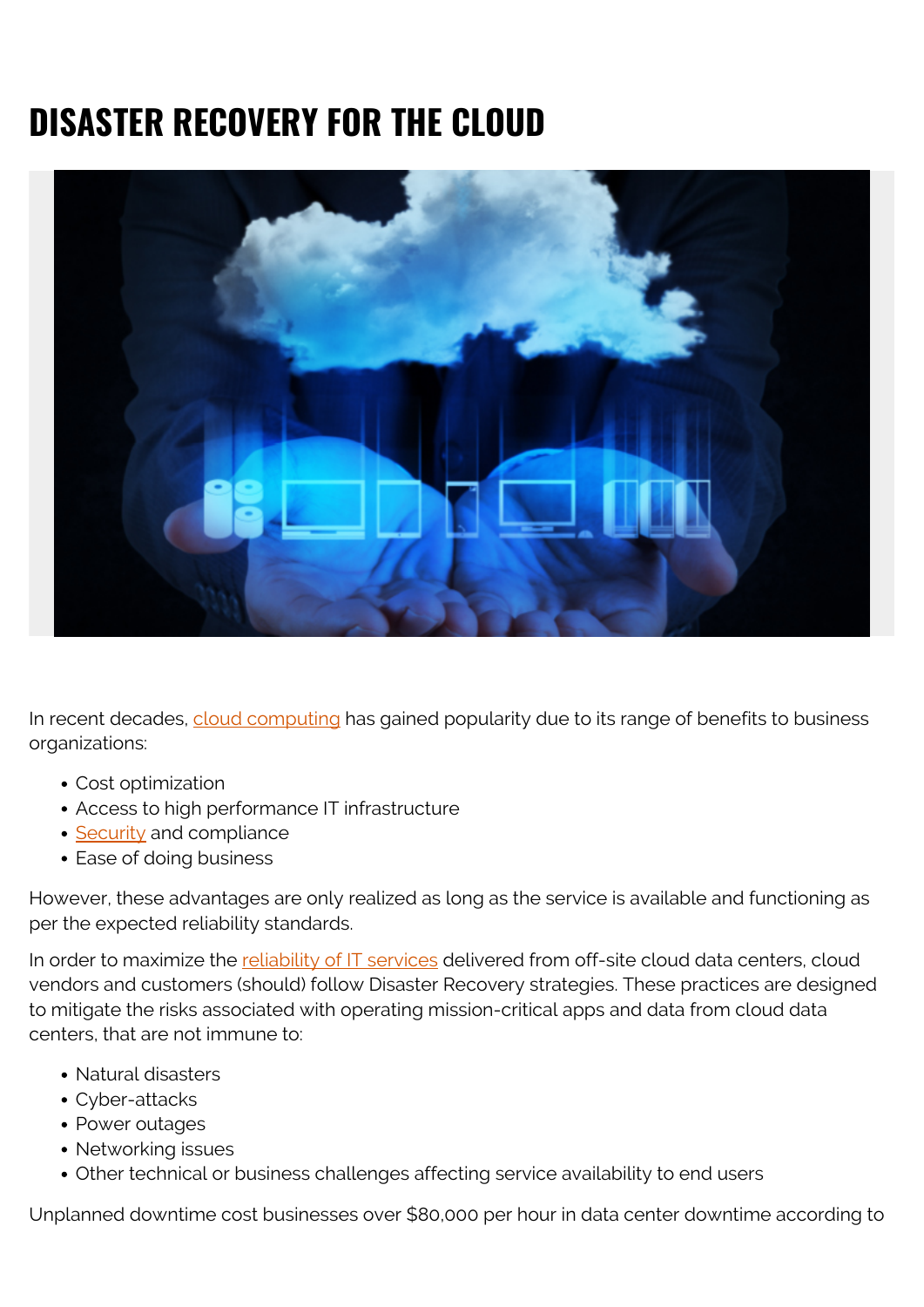a recent research. While large enterprises may be able to contain the financial damages associated with downtime incidents, small and midsize businesses experience the most damaging consequences. Research suggests that organizations without an adequate disaster recovery plan go into liquidation within 18 months of suffering a major downtime incident.

This makes disaster recovery planning critical to business success amid growing dependence on cloud-enabled IT services, [cybersecurity](https://blogs.bmc.com/blogs/cybersecurity/) issues and power outage concerns.

### **What is disaster recovery?**

[Disaster recovery \(DR\)](https://blogs.bmc.com/blogs/disaster-recovery-planning/) is a component of security planning that constitutes the technologies, practices, and policies to recover from a disaster that impacts the availability, functionality and performance of an IT service. The disaster may result from a human, technology or natural incident.

Disaster recovery is a subset of business continuity that deals with the large picture of avoiding disasters in the first place. While business continuity involves the processes and strategy to ensure a functioning IT service during and after a disaster, the component of disaster recovery involves the measures and mechanism that help regain application functionality and access to data following a disaster incident.

The following is a brief guide to get you started with your disaster recovery planning initiatives.

## **Planning & preparation**

Disaster recovery planning is unique to every organization and depends on the metrics that are best considered to evaluate the recovery of an IT service following a disaster. Organizations need to identify the resilience level for their development, testing, and production environments, and implement disaster recovery plans accordingly.

The metrics in consideration could include:

- Recovery Point Objective (RPO), the age limit of business information that must be recovered since the disaster
- Recovery Time Objective (RTO), the acceptable time for recovery during which the IT service remains unavailable

These metrics should be aligned with the organizational goals of business continuity and must evolve over time as you scale and face different challenges in achieving these goals.

For customers of [cloud infrastructure services](https://blogs.bmc.com/blogs/saas-vs-paas-vs-iaas-whats-the-difference-and-how-to-choose/), the requirements on these metrics should be defined in the **[SLA agreement](https://blogs.bmc.com/blogs/sla-template-examples/)**. High availability architecture such as hybrid and multi-cloud environments offer improved operational performance in terms of service availability. However, you must consider the investment option and tradeoff between cost, availability, performance, and other associated parameters.

#### **Disaster recovery best practices**

The following best practices should be employed in developing a disaster recovery program for your organization: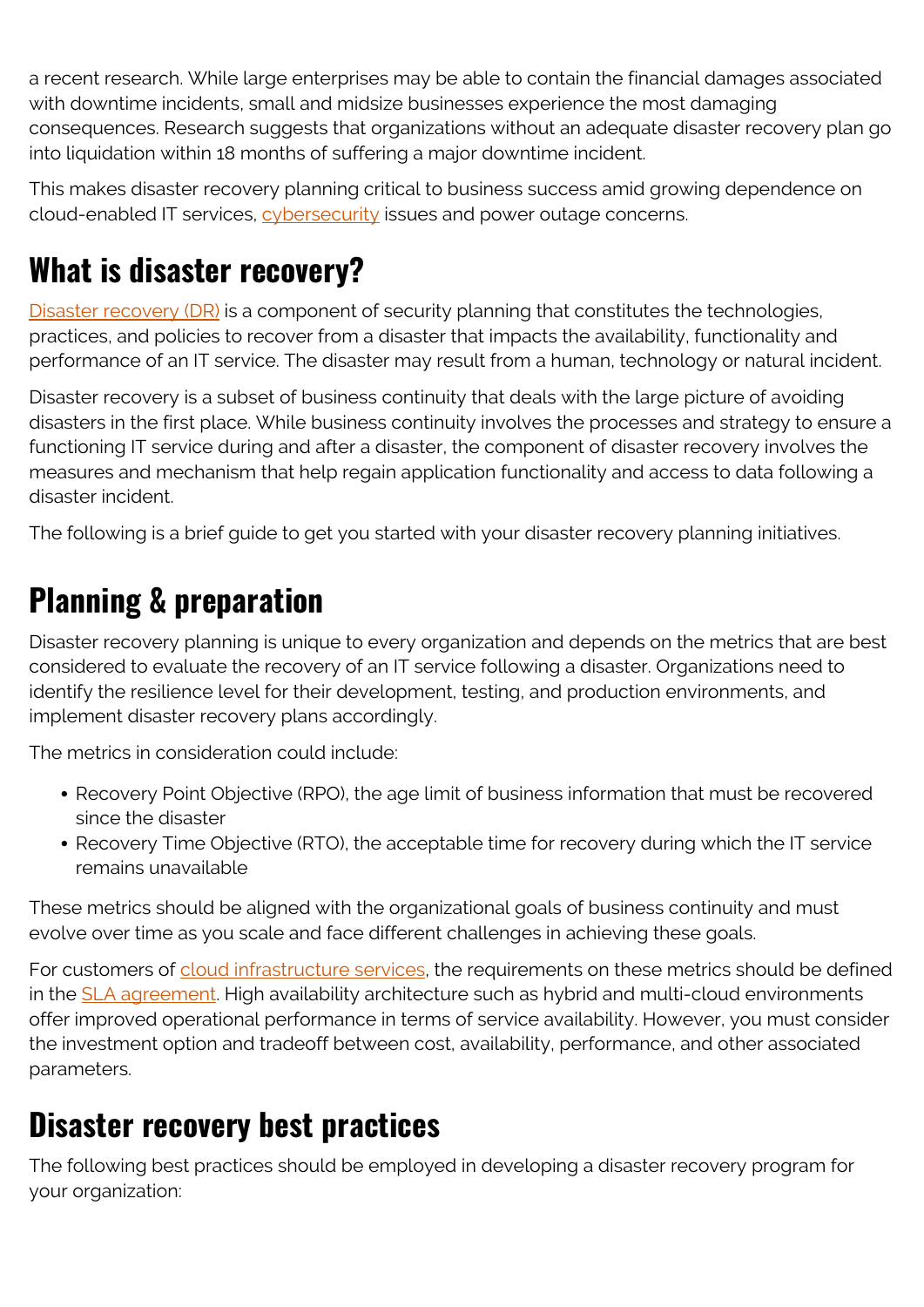- **Define disaster.** Understand how your organization defines a disaster.
- **Define your requirements.** Understand your RPO and RTO requirements for different workloads and applications.
- **Create a disaster recovery practice.** How do you re-evaluate disaster recovery on [an ongoing](https://blogs.bmc.com/blogs/practice-vs-process/) [basis](https://blogs.bmc.com/blogs/practice-vs-process/) to account for changing technical and business requirements?
- **Test your plans.** Is your organization capable of realizing a disaster recovery plan in real scenarios? Consider employee awareness and training, disaster recovery exercises, and drills.

#### **Know your options**

Disaster recovery solutions may involve a diverse range of options for different DR goals. A welldesigned strategy focuses on an optimal tradeoff of cost investments, practicality, and IT burden, with the disaster recovery performance.

For instance, if a car risks a puncture during driving, would you rather:

- Use expensive run-flat tires?
- Use a regular tire and keep a spare tire with a replacement kit in the car?
- Use a regular tire, have no spare, and rely on roadside assistance to replace a flat tire?

Each option have their own set of implications and require a strategic assessment of the disaster recovery goals. It may be possible for organizations to follow a holistic disaster recovery plan that incorporates different disaster recovery patterns for different use cases as appropriate. For instance:

- A mission-critical app may require short RTO/RPO objective.
- An external marketing database may not impact business operations for long duration following a disaster.

#### **Testing your disaster recovery capability**

Organizations can develop the most applicable and appropriate disaster recovery program—yet fail to implement the measures in practical, real-world environments. These limitations are often caused by limited employee training and failure to account for real-world situations that may have been ignored during the disaster recovery planning stages.

The proof is therefore in the testing of your disaster recovery program at frequent and regular intervals. These intervals may range from 1-4 times per year, although some fast-growing organization may even resort to monthly testing exercises depending upon their technical requirements or regulatory concerns.

The testing procedures should extend beyond the technology capabilities and encompass the people and processes.

Disaster recovery simulations can help organizations understand how the technology will behave in transferring workloads across geographic locations if the primary data center is hit with a power outage. But what about the workforce responsible for executing the policies and procedures designed to streamline the disaster recovery process? This means that the disaster recovery program should also consider the education and training of employees responsible for executing key protocols to recover from a disaster situation.

Finally, it is important to keep up to date documentation on the disaster recovery performance